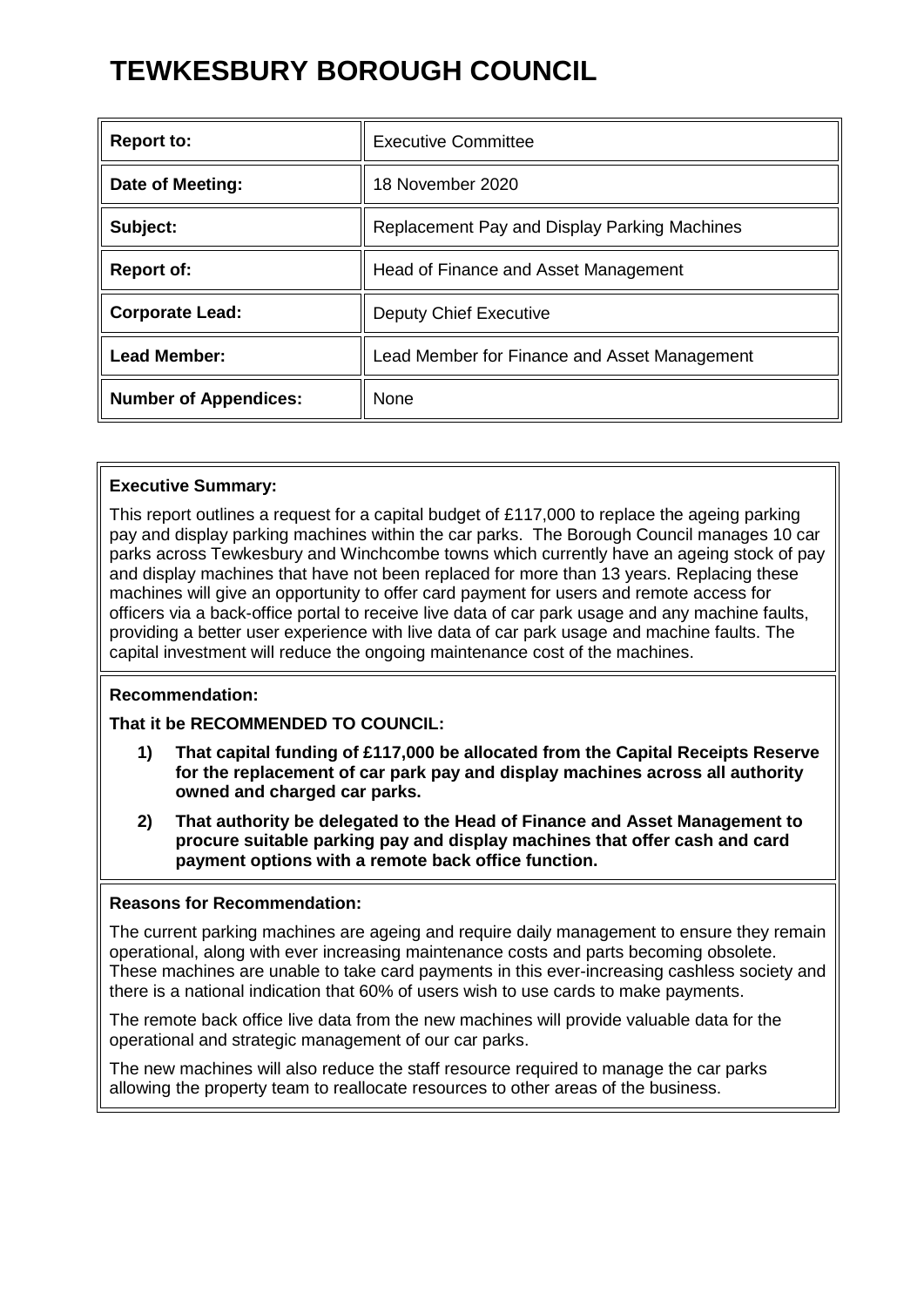## **Resource Implications:**

The new machines will require an initial capital investment of up to £117,000 and will incur additional card transaction charges. However, savings will be made on the cash collection and handling costs currently incurred. This sum is to be allocated from the capital reserve that stands at £1,140,540.84 as of 31 March 2020.

The number of machines can be rationalised as we currently have a minimum of two machines in the majority of car parks in case of any breakdowns. The new machines will provide daily operational reports allowing response times for repairs to be quick reducing any loss of income.

# **Legal Implications:**

The authority will undertake a procurement exercise in line with its Contract Rules and the Public Contracts Regulations 2015. With regard to the introduction of new technology, the authority will also undertake a Data Protection/Privacy Impact Assessment to ensure compliance with Data Protection legislation.

## **Risk Management Implications:**

The proposal in this report will mitigate the significant risk of machine failure which could lead to a loss of income. The new machines will also improve the impression of our car parks and Towns for visitors therefore mitigating some of the reputational risk associated with the appearance of our car parks.

## **Performance Management Follow-up:**

The Asset Management team will carry out a procurement exercise and work with the selected contractor to implement the machines in time for the new financial year.

#### **Environmental Implications:**

The primary power supply for the new machines is solar and they will only be connected to the electricity supply as a secondary source of power if we have limited sunlight and heavy usage. The new machines have an option to be paperless.

#### **1.0 INTRODUCTION/BACKGROUND**

- **1.1** The authority currently operates 10 off-street car parks within Tewkesbury Borough for Pay and Display and two further off-street car parks which provide free car parking and do not have parking enforcement. Eight of the off-street car parks are located in the town of Tewkesbury and two are in Winchcombe
- **1.2** The off-street car parks operate with the following pay and display machines:
	- 16 x Metric Accent.
	- one Autoslot.
	- one Parkeon.

All these machines are in excess of 13 years old and currently have no back office management provision and only allow cash payment. The age of the machines, and lack of functionality, create a poor first impression for visitors to the Borough.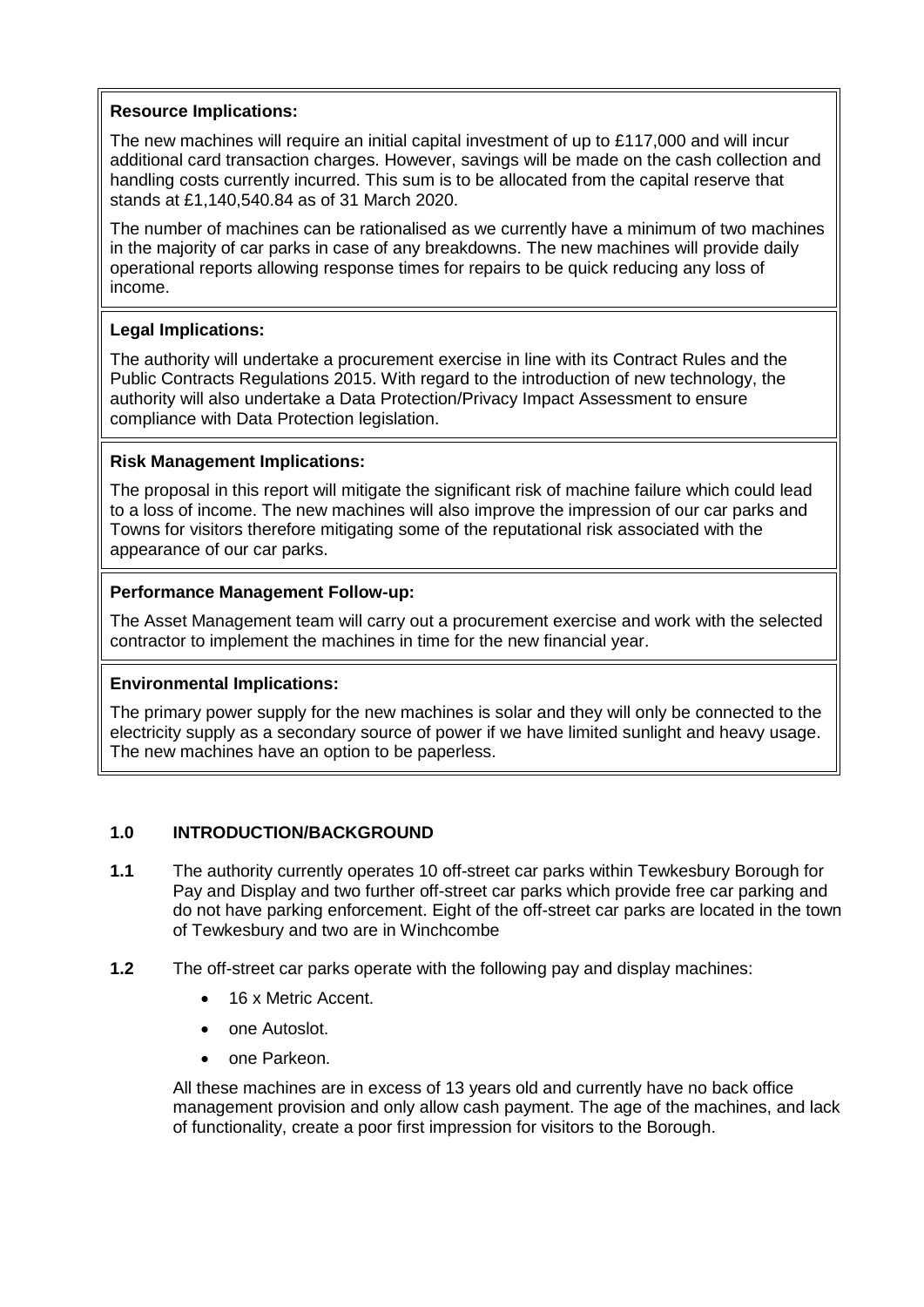- **1.3** In addition to the parking machines, the authority currently offers a cashless parking system via Ringo which allows users to pay by phone, app or paypoint. 40% of users currently use this product as it offers added benefits like text alerts that your session is ending and the ability to top up your stay whilst you are not at your car.
- **1.4** The current enforcement contractor NSL manages the off-street parking along with the first line car park maintenance reporting and first line management and maintenance of the car park machines.
- **1.5** The enforcement is currently managed under section 76 of the Traffic Management Act 2004 parking regulations. All machines must meet this regulation and the Tewkesbury Borough Council Parking Order 2015 and any subsequent versions.
- **1.6** The current revenue cost of the management of the machines includes maintenance, cash collection and general servicing costs i.e. tickets, is approximately £16,500 per annum - £6,800 for quarterly service visits, £9,000 for cash collection and processing and £700 for parts and tickets for the machines.

#### **2.0 REPLACEMENT PAY AND DISPLAY MACHINES**

- **2.1** The proposal is to replace the ageing stock of 18 pay and display machines across all the car parks. The proposed new machines will include the following functions:
	- Contactless payment and cash options.
	- Live data of machine faults and usage.
	- Remote access to alter the tariffs and displays.
	- Full audit details of who have accessed the machines to service the units and empty the cash.
	- Solar operated with electric connection as a back up.
	- Fully programmable to issue double pay and display tickets and can be operated as a ticketless option.

Officers will look to providers to demonstrate value added functionality of the machines such as the ability to read discount cards for local discretionary schemes.

- **2.2** There are a number of machine providers that offer an end to end product which includes the provision of the physical machine, ongoing maintenance, processing and management of the card payments.
- **2.3** With the machines having remote access and back office connectivity, the number of machines that are required can be rationalised reducing the capital expenditure and ongoing maintenance costs. Therefore, the current provision of 18 machines could be reduced to as little as 12 with the smaller car parks only having 1 machine due to the quick response to faults and the payment option of Ringo.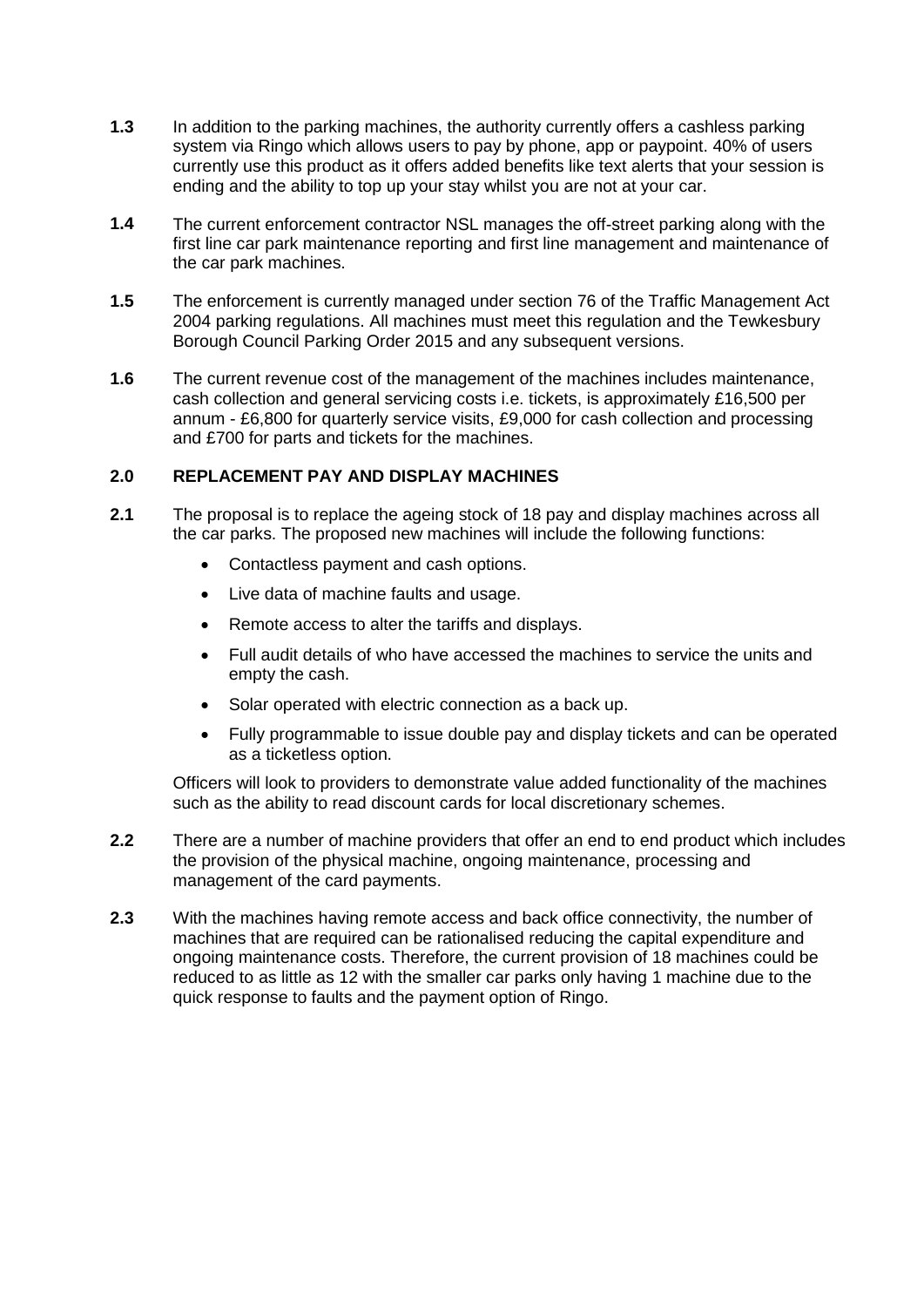**2.4** The capital cost per machine ranges from £5,000 to £6,500 per unit installed with annual maintenance and software costs ranging from £4,000 per annum to £9,500 per annum. The average electronic transaction fee is 15p per transaction.

Savings will be generated directly through a reduction in cash processing fees and the internal resources required to maintain and manage the machines. Data will be available via remote access negating the need to visit the machines on a monthly basis.

Any savings made to the proposed capital expenditure, either through machine rationalisation or reduced procurement costs, will be returned to capital balances. The 2021/22 revenue budget will be amended to reflect the change in ongoing cost base.

**2.5** Should the Council agree to this capital request, it is envisaged that the new machines could be installed and operational in time for the start of the new financial year.

## **3.0 OTHER OPTIONS CONSIDERED**

- **3.1** Two other options have been considered:
	- not to replace the machines the machines are at the end of their useful life resulting in frequent issues and a scarcity of replacement parts. The cost of maintenance is continually increasing, and the machines are unable to process card payments.
	- Remove the machines entirely and rely on the cashless parking systems only 40% of users currently take this option and a large number of individuals still wish to use a physical machine for payment.

#### **4.0 CONSULTATION**

**4.1** The Parking Strategy Review Working Group and stakeholders in Winchcombe and Tewkesbury have been consulted all of which are very supportive of additional payment methods being introduced in the car parks. The recommendations in this report were originally going to be put forward in a new Parking Strategy but the impact of Coronavirus has delayed this. The need for replacement machinery however remains and therefore Members agreed to support the replacement proposals as a separate report to the strategy.

## **5.0 RELEVANT COUNCIL POLICIES/STRATEGIES**

**5.1** Car Parking Strategy.

#### **6.0 RELEVANT GOVERNMENT POLICIES**

- **6.1** None.
- **7.0 RESOURCE IMPLICATIONS (Human/Property)**
- **7.1** Replacement of machines as detailed within the report.

#### **8.0 SUSTAINABILITY IMPLICATIONS (Social/Community Safety/Cultural/ Economic/ Environment)**

**8.1** The machines are powered by solar and reduce the number of maintenance visits required to the machines reducing the overall carbon footprint.